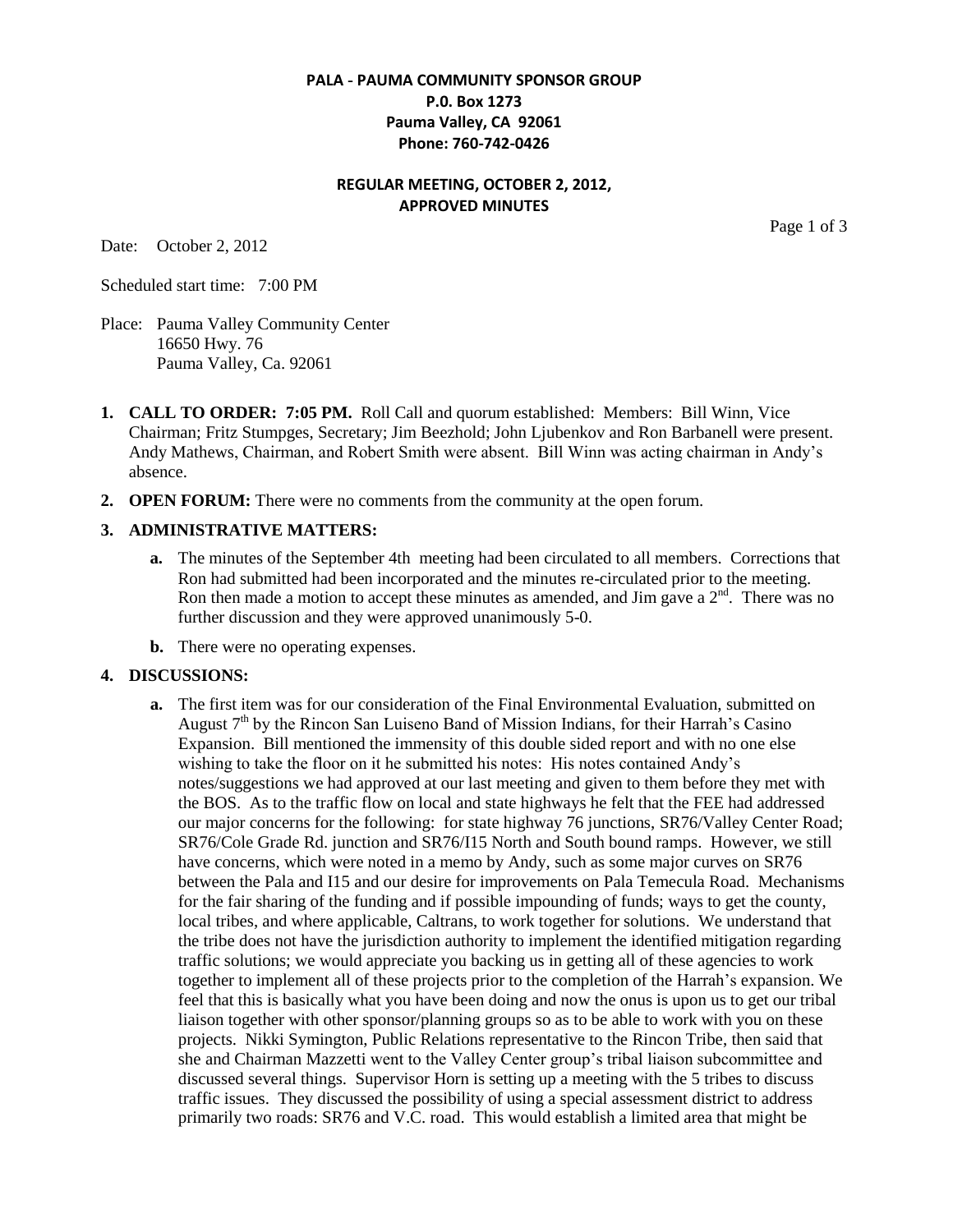reasonable to address. Ron mentioned his response to the minutes of that meeting and in it he said that he felt that it seemed to rely primarily on the tribes as the county doesn't appear to have much to bring into the deal. He mentioned the county's reliance on what we've been calling a Ponzi scheme, of using fees on new developments to fix needed infrastructure. Ron's main concern is that the project will be approved without sufficient commitment from the county or tribes to address the traffic problems before completion of the expansion. Nikki said that is exactly what will and always has happened and she cannot change the practices of the county. All she can do is to identify the needed improvement areas that are fundable within reason. It will never be 100% of all that we need out here. She stated again that what she is doing is trying to get the 5 tribes together to access funds that we would not otherwise have access to. What she and Bill are saying is that we need to work together in the best interest of the entire community.

Bill then began addressing more concerns that we have. The first is not a requirement of the settlement but we feel that they should thoroughly consider evacuation and traffic plans for the worse case scenario of a "perfect storm emergency". Nikki said that she once worked with the county's plan and it was pretty much worthless as far as she could see. We talked about how fragile our highway system really is and noted how a recent motorcycle race at Pala completely paralyzed traffic; just imagine a large earthquake/tidal wave or nuclear disaster. The fire disaster that we imagine escaping will be nothing compared with the coastal population trying to leave by this route.

Jim asked why the tribes can't use a standard EIR format for development. Nikki said that there are two areas that they address; the first is federal NEPA and must be completely met. The second is CEQA which is California's and they try to address it also as witnessed by this report to the EIS; BUT, they are not required to meet this. When the tribe signs an agreement with the state, there is a requirement added that they attempt to comply with CEQA. In summary here, Bill stated that first we need to have another meeting of our tribal liaison subcommittee at which we firmly establish our priorities. Then we need to push for the joint county, tribes, and planning groups meetings.

Bill then took us back to his next concerns in which he thanked them for addressing the Palomar Dark Sky Ordinance even though it was not a requirement of the project. We are also still concerned with the additional impact of an expanded bar and subsequent additional drinking and driving. We recommend that significant training of bar tenders and servers be implemented. Nikki was in full agreement. Fritz asked for clarification as to the extra law enforcement mentioned and Nikki responded that the Tribe currently funds two extra officers at the expense of \$700,000/yr. Next we mentioned the impact of additional waste water effluent disposal. The FEE currently only states that the facility will be expanded to handle the new additional effluents and all codes. Further it stated that all current data shows the treated water does not affect the waters of the San Luis Rey River; however this is based on current reports and is not guaranteed to be all of the facts. Bill stated that he was aware that while the Rincon Tribe did not have to publish its data measurements for sewer / reclaimed water to any county or state agency; there is some community concern about the effluence that is being percolated back into our mutual aquifer. Bill stated that he would feel much better if Nikki could arrange for an in depth tour of the Rincon Sewer / reclamation water facilities with a qualified technical person from Dudek Management Co. Nikki agreed to ask the tribe to allow a tour of the treatment facility by Bill and a technical person from Dudek Sewer / Water Consulting Co. Ron again mentioned that his big concern is with all of these vague promises to do what is right and no monitoring or enforcement mechanisms. Nikki said that be what it may, the tribe is a sovereign nation and is required to only meet those national requirements; not state and county. Ron then moved to accept Bill's report as presented with other attachments also mentioned, Jim gave a second and it was passed 5-0. Nikki then told John that the tribe had agreed to move their concerts indoors as we had requested. Also I have attached said attachments as an Addendum to these minutes.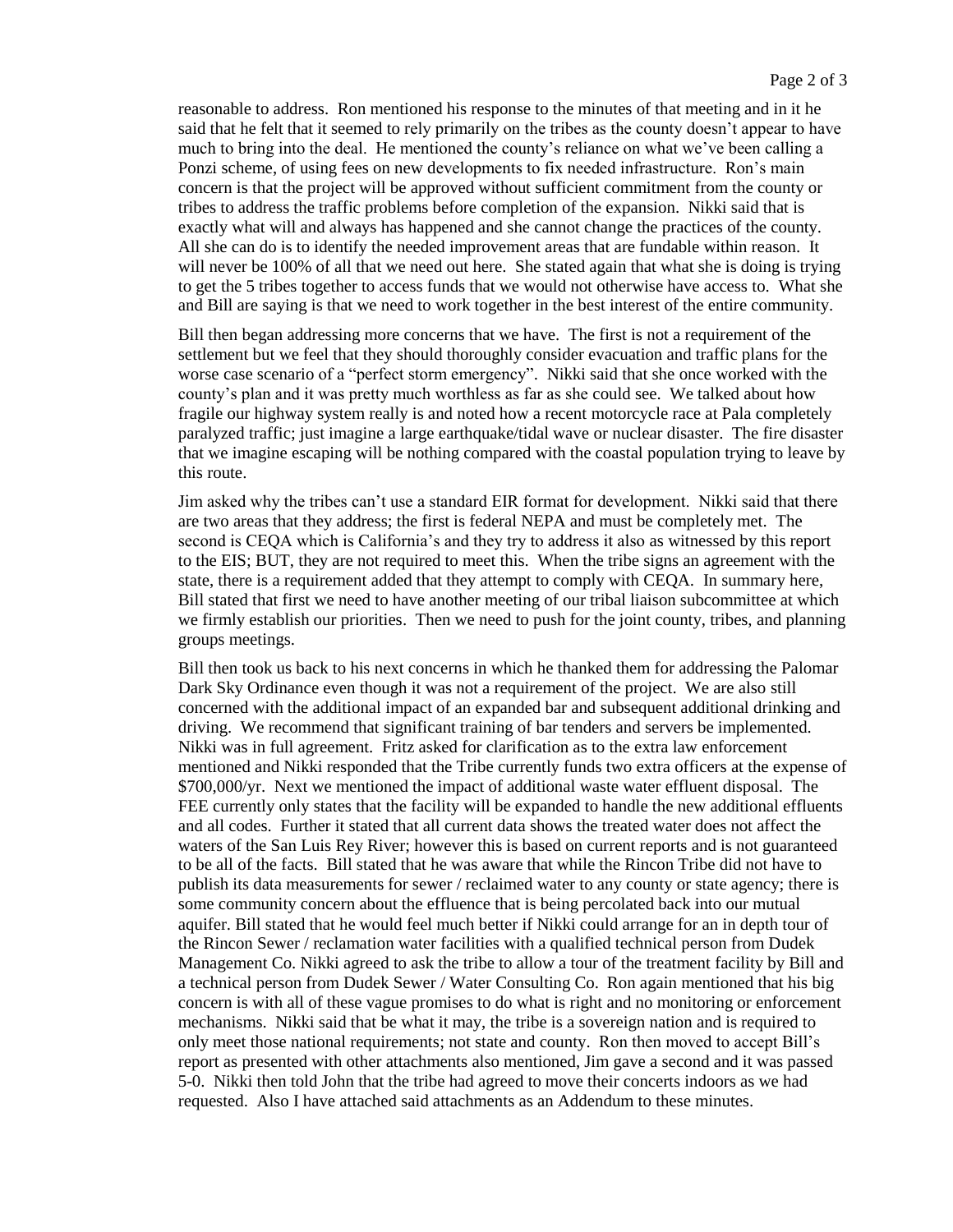- **b.** Bill then announced that we were no longer part of the Department of Planning and Land Use, DPLU. It has been terminated and replaced by the Department of Planning and Development Services, DPDS (Name Change). Bill also mentioned that past management have been replaced with new personnel. Mark Wardlaw is the new director, Beth Murray, assistant. We will just have to wait and see what this means.
- **c.** We then considered a new draft of the BOS policy I-1. We were to consider the new options to our group to our selection and rotation of our Chair and Vice Chair. There are four choices: 1 is to rotate annually with no term limits. 2 is for group members to select them but have term limits. 3 is to rotate them annually based on sonority with each member then becoming vice chair and then next year chair. 4 is the status quo which is for the group to select a chair and vice chair each year with no limits to tenure. We all agreed that none of us wanted to ever be chairman and we wanted the status quo. Bill moved so, Ron gave a second and it was passed 4-0 with John temporarily absent. We then discussed the requirement that you would have to have training prior to taking a seat on the board. Andy has proposed a 90 day grace period since we are such a small group and each member is needed. Ron moved to accept this and Jim seconded it. We then discussed the next proposal the BOS wants to require agenda information be in to them 30 days in advance and that a 2" X 2" add be in the local paper. First, we post a full agenda and post it on the county web site. It must be in to the news paper 9 days ahead in order to be printed 7 days before a scheduled meeting. Andy also took exception to the 30 requirement to the BOS because we often don't get information from the county until later than that and we would not be able to respond to current issues. Ron then made a motion to accept the entire document that Andy had made and distributed to us all prior to the meeting, John gave a second. Fritz requested that we briefly discuss each yet. We will still have between 5 to 7 members. One thing that they propose changing is that we will have to step down at the end of each 4 year term, and if we want to continue we will have to run as any other person who desires the seat for the next term. We would go out and look for new people each time. Then we took the vote and it was 4-0 in favor.
- **d.** We then mentioned that the Colonia designation for Pauma was revised to include only Pauma Water Authority and that further review has been delayed until October 31<sup>st</sup>. Ron made a motion to oppose designating any place in the Pala Pauma region a "Colonia"; Fritz  $2<sup>nd</sup>$  and approved 5-0.
- **e.** We then revisited our priorities regarding remediation of traffic and other impacts of developments. We currently have all of our recommendations in and the only issues outstanding are the Pauma Reservation and SR76 Traffic Light delay and the new proposed roundabout at SR76 and V.C. road. We have just noticed Caltrans is back working on the light so this issue has gotten some action already. As for the Roundabout, we are all very leery of a roundabout at that location. Andy has asked for a presentation for the rationale behind it. We then went and looked at the details and this is the strangest ever proposed roundabout. It appears to have two extra bypass roads. We definitely need more information to explain it. Fritz wanted to vote no on it to send a clear message even without all of the information, but everyone wanted to wait until next meeting where Andy will have someone here to explain it.

#### **5. ADJOURNMENT:**

 John moved to adjourn, Jim gave a second, all were in favor and the meeting was adjourned at 8:35 PM

Fritz Stumpges, Secretary, PPCSG

These minutes were approved at the November 6 2012 meeting. Ron moved, Bill  $2^{nd}$  & 6-0 approved.

These minutes contain two attached addendums: one 4 page and one 2 page.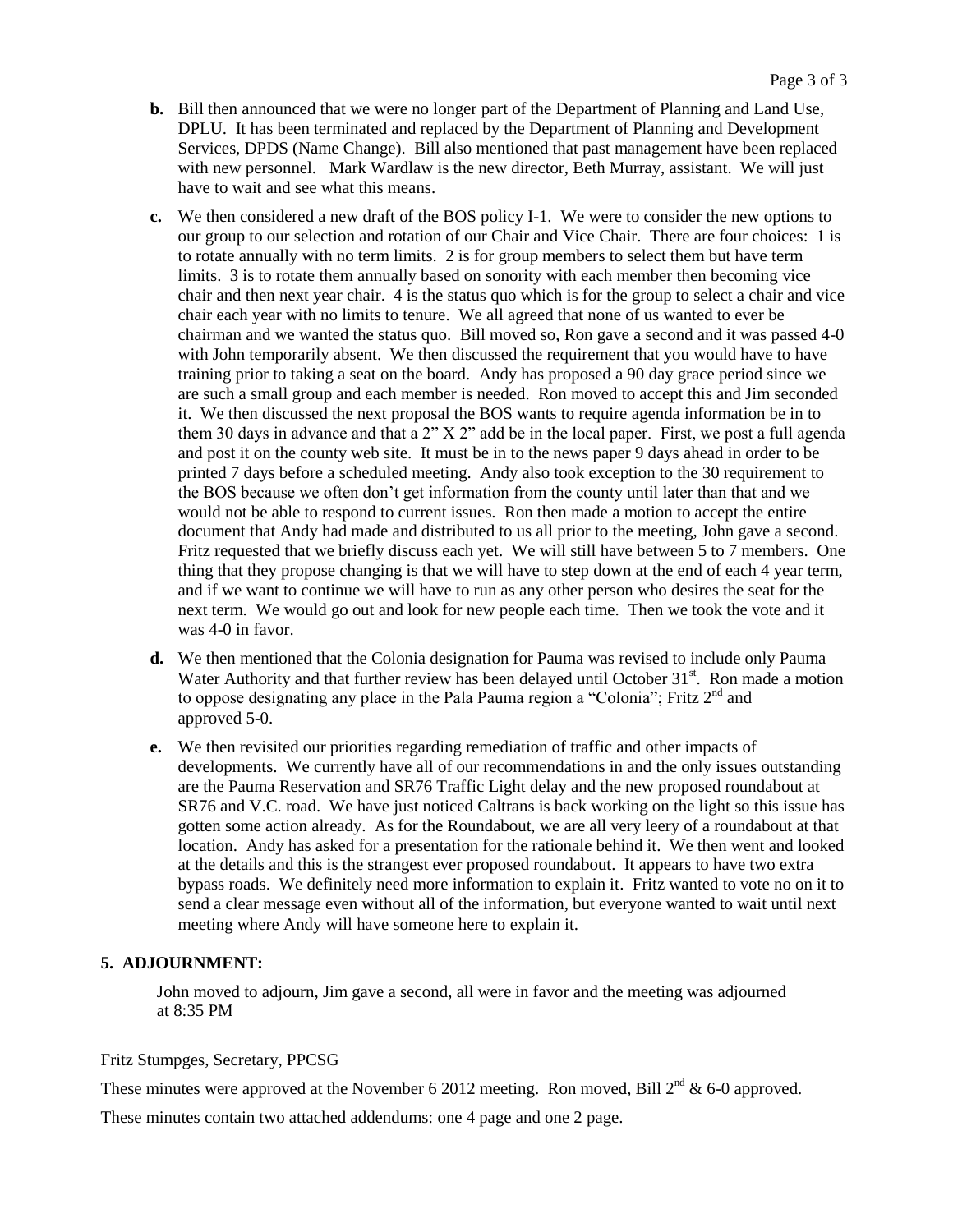Comments of Pala Pauma Community Sponsor Group regarding proposed changes to Board of Supervisors Policies I-1 and I-1A, and regarding the proposal to structure rotation of Chairs of Community Sponsor and Planning Groups.

This document is a summary of concerns of the Pala Pauma Community Sponsor Group (""PPCSG") formalized in a public meeting held October 2, 2012 and submitted by the Vice Chair (in the absence of the Chair) as authorized by a resolution unanimously adopted at such meeting.

- I. Role of Planning and Sponsor Groups The draft policy in various places defines the purposes, roles and authorities of Planning and Sponsor Groups to be as typified in Attachment 1, PPCSG suggests that:
- 1. there should be clarity that the Groups can and should continue to serve other County- and State-related organizations that have called for citizen input in the past. Such Groups could include, but not necessarily be limited to, Department of Parks and Recreation with regard to priorities for recreational planning and priorities, Department Public Works - Traffic Engineering with regard to consultation on proposals to be taken to the Traffic Advisory Committee and road use permits, Caltrans, and CHP, etc.
- 2. the roles of the Groups should be set forth in one comprehensive, summary paragraph as the wording of the definitions in the various places in the drafted policy is not necessarily consistent and could lead to ambiguity.
	- II. Training

PPCSG supports the concept of mandated training provided that the syllabus is succinct, however PPCSG suggests that there be more flexibility than as suggested by the drafted language, particularly with regard to:

- 1. the training should have to be completed within ninety (90) days of seating (assuming that a course is available in that period) because of the impracticality of requiring members to be trained before seating. Since Planning Group members are elected in the month of November and take office on the following first Monday after the first January 1 following an election, it is unreasonable to expect that the training can be assured in that short holiday period. Sponsor Group Members are appointed by the Board of Supervisors and their seating is not certain until such appointment. It is unreasonable to expect an individual to undertake training prior to board appointment and the requirement for training before seating would delay the seating until a course is available and can be completed.
- 2. there should be a transition period of say 180 days following the adoption of a revised policy mandating training within which already seated members should receive training subsequent to any adoption of the revised policy.
- 3. recognition or adoption of training received under other local government auspices such as the online ethics course of the California Fair Political Practices Commission ("FPPC") which is required of some who serve their communities.
- 4. making the training available on line and self paced (as is the case with the FPPC) in recognition of the fact that the members time is limited as all are volunteers, many have demanding occupations and some have commitments to other community obligations.
- 5. broad input into establishing the syllabus for training including input from Chairs of Planning and Sponsor Groups.

III. Agendas

PPCSG believes that the agenda serves a key purpose of clearly defining for each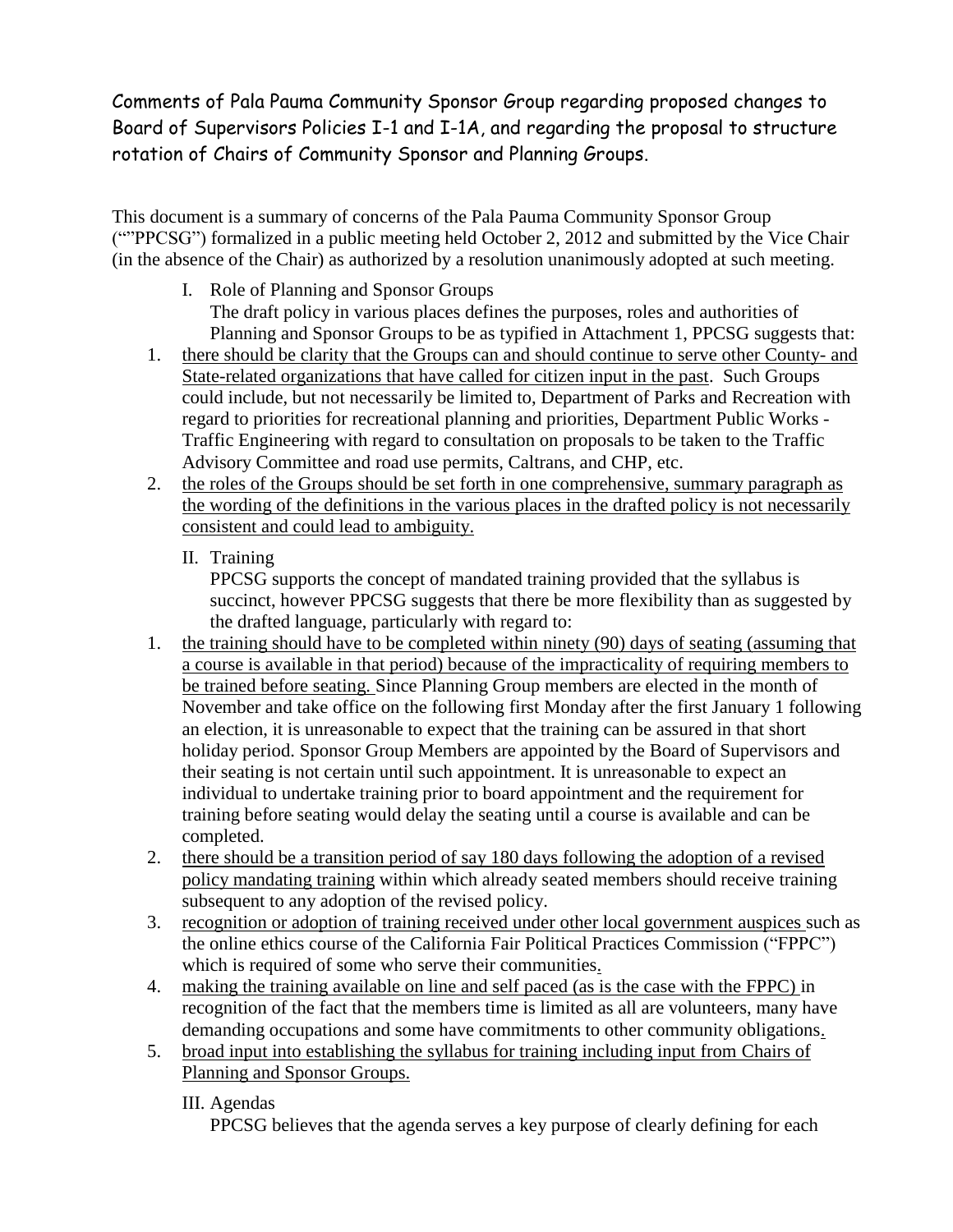member of the public whether there is a topic of interest to them demanding their attention and as such each agenda deserves the broadest of construction and publication such that:

- 1. the entire agenda should be published in a newspaper of significant local publication. The proposed 2" x 2" ad placement [Article VI Section IV] pointing to the location of the posted agenda does not provide the same enticement to attend and participate as does the entire agenda (especially using the prescribed form.) In rural areas, it is far more convenient to read the agenda in the local newspaper (a typical placement cost of \$250 per month) than to especially drive some distance to view the posted agenda. Few people are accustomed to retrieving the agenda from the County website.
- 2. the time lines for construction and publication of the agenda should be consistent. Many Groups operate on a monthly meeting schedule on a fixed day per month, so the draft requirement to notify County Project Manager two (2) weeks ahead of meeting [Page 16 second paragraph] of an agenda item cause potential conflicts with other drafted requirements, such as:
	- a the requirement that a meeting be held within thirty (30) days of submittal to the Department of Planning and Development Services ("DPDS") [Page 16 second paragraph], would itself require a major change in DPDS timelines to provide the material to the Group in a way that would enable the thirty day timeline to be met and would require a change in present policy that only "approved" documents may be provided Groups), and
	- b to notify County Project Manager and the applicant/developer two (2) weeks ahead of meeting [Page 16 second paragraph], and
	- c the final agenda to be posted and provided to DPDS seventy-two (72) hours prior to the meeting start [Article VI Section IV]
	- d that Board of Supervisors referrals be placed on next properly noticed agenda [Article VI Section VII]
- 3. the timeline for construction and publication of the agenda should provide flexibility to recognize the reality of press publication deadlines. In the case of PPCSG the meeting is held on the first Tuesday of a month and the deadline for press copy is first thing the Monday of the preceding week (eight days earlier). In practice therefore the agenda is finalized nine days ahead of the meeting date – not an unreasonable amount of time considering the amount of material often requiring to be read by the Group members in advance, and possibly other individual research to be done, if they are to make a substantive contribution to the meeting.
	- IV. Membership

PPCSG believes that the policy regarding membership selection and replacement may need to be such as to recognize the difference in size among Sponsor Groups and Planning Groups and in some cases even among some class of Groups. The number of members of the Groups according to data at

<http://www.sdcounty.ca.gov/pds/CommunityGroups.html> varies from 7 - 15 for Planning Groups and 5 - 7 for Sponsor Groups. For Sponsor Groups, PPCSG recommends that:

1. the procedure for identifying candidates for memberships should be as set forth in [http://www.sdcounty.ca.gov/pds/docs/Planning-Sponsor\\_Group\\_Application.pdf.](http://www.sdcounty.ca.gov/pds/docs/Planning-Sponsor_Group_Application.pdf) If that is not possible, then PPCSG recommends that the procedure established in the applicable Standing Rules of the Group should be made known to the public by publishing such Standing Rules at [http://www.sdcounty.ca.gov/pds/CommunityGroups.html.](http://www.sdcounty.ca.gov/pds/CommunityGroups.html)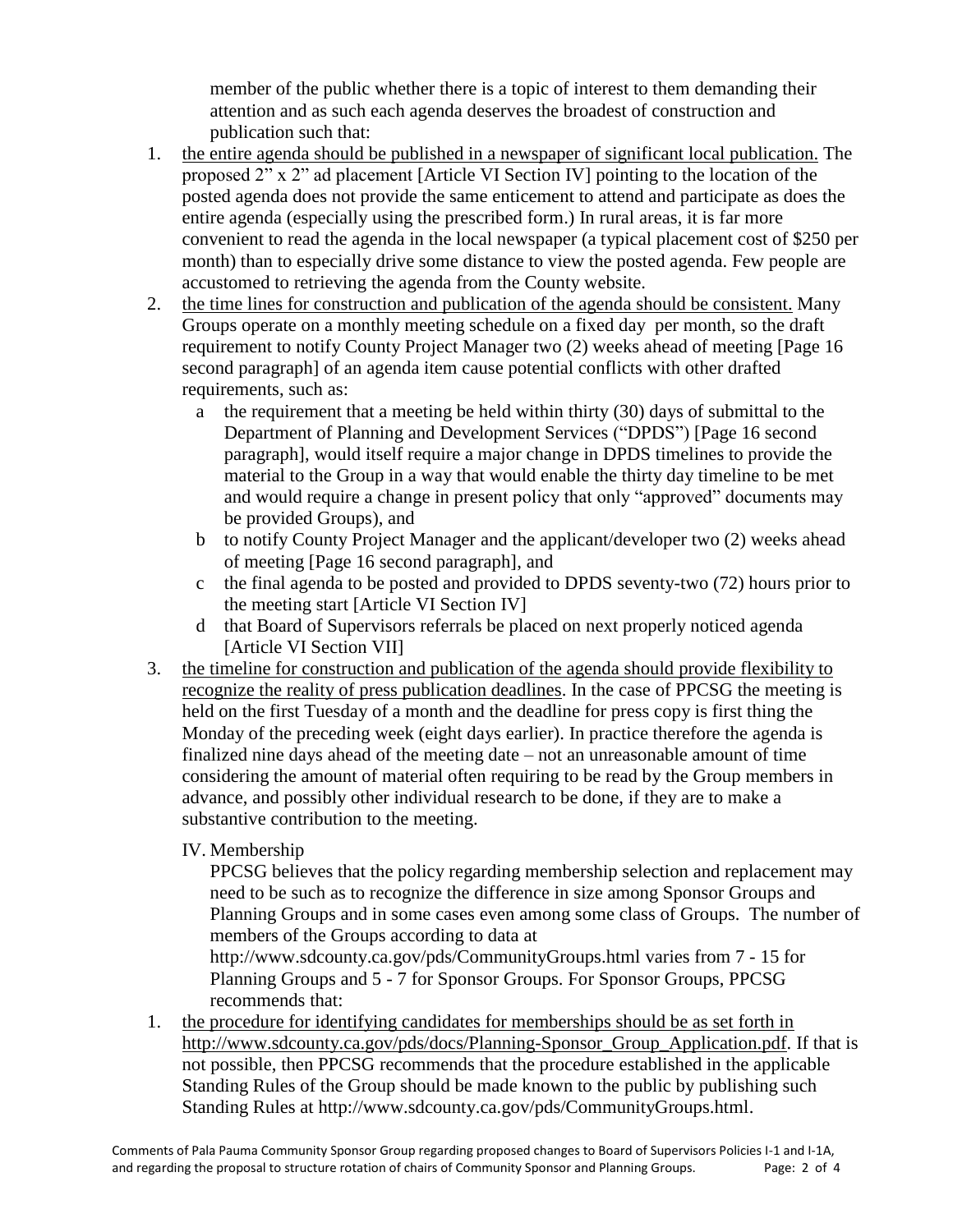- 2. members should not be automatically proposed for reelection at the end of their term. The requirement should be publicly advertised just as if the individual had resign or otherwise not continued to serve and the retiring member should be considered by the Group with other potential new members who responded to the public announcement.
- 3. County Counsel should be asked for an opinion with regard to the impact, if any, upon Group members with regard to the protection afforded public officials, officers and employees under the provisions of the California penal code. Is it possible that the policy statement that such members are not County Officials, as set forth in the draft policy [Page 7 second paragraph] could remove whatever physical and liability protection might otherwise have been available.
- 4. The Department of Planning and Development Services ("DPDS") should e-mail copies of permit applications, and the like, to Members of the appropriate Group, thereby relieving the volunteer Chair. The draft policy [Page 15 sixth paragraph] requires DPDS to email such documents to the Chair of the appropriate Group but as DPDS will have on file the email address of each member of the Group [Article 2 Section V] it would require no additional effort for the documents to be distributed by DPDS to all Group members.
	- V. Expenses

PPCSG believes that the proposed policy on expenses is unduly restrictive and will generate more overhead costs in its application, accordingly PPCSG recommends that:

1. The proposed proviso that DPDS has to grant permission to a Planning/Sponsor Group member for an expense to be reimbursable [Page 11 sixth paragraph] should be modified. To have to seek prior approval for de minimus expenses such as typing paper, file folders, mileage, etc. is unreasonably bureaucratic, especially given the reimbursable limit of \$100 per application.

[Remainder of this page intentionally left blank]

William Winn, Vice Chair, Pala Pauma Community Sponsor Group October 4, 2012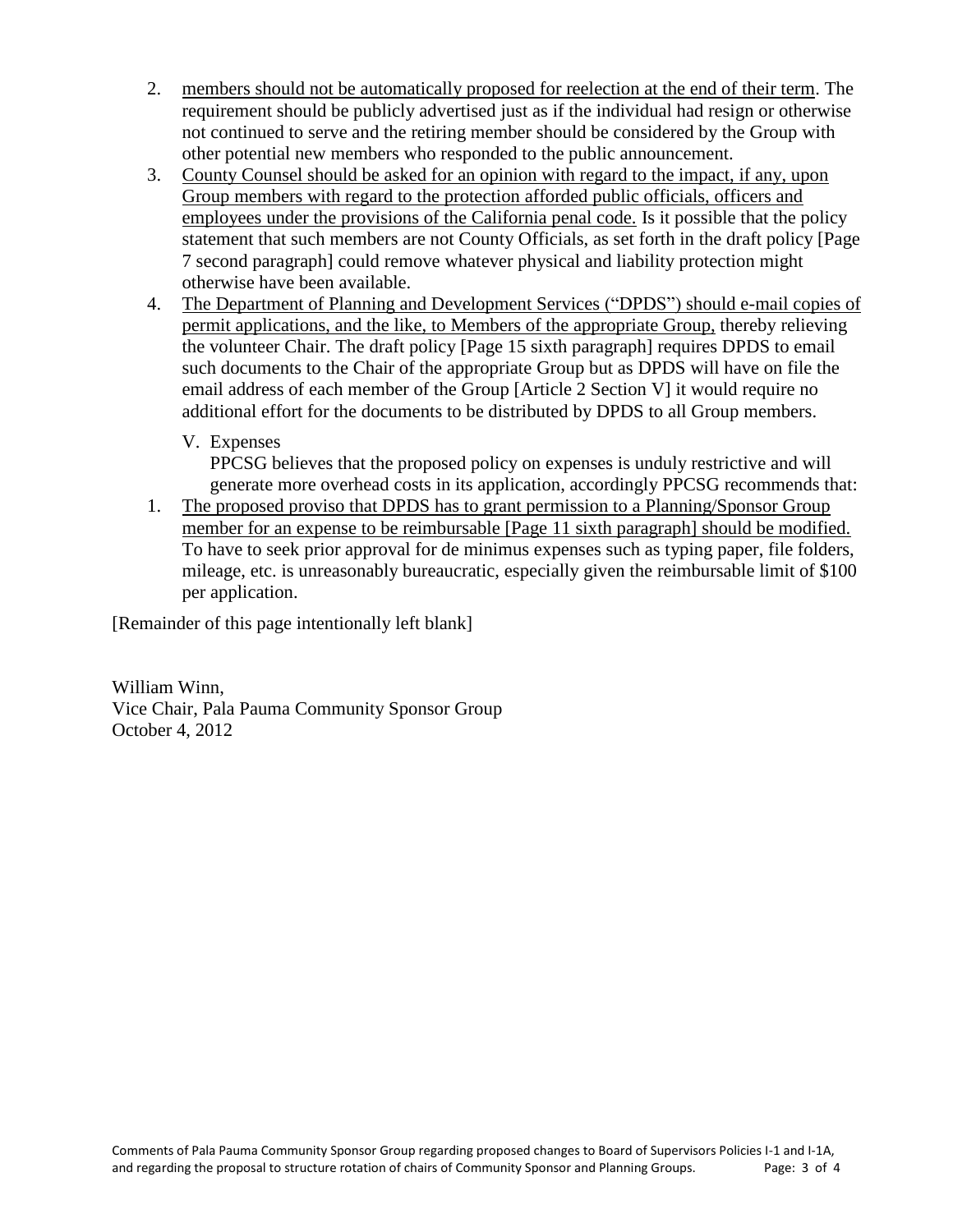# Attachment 1

The draft policy details the responsibilities and authorities of the Planning and Sponsor Groups in various places, including:

- 2. "advising and assisting the Director of Planning and Development Services, the Zoning Administrator, the Planning Commission and the Board of Supervisors in the preparation amendment and implementation of community and sub regional plans" [Page 1 fifth paragraph]
- 3. "advise the County on discretionary projects as well as on planning and land use matters that are proposed within their respective community … areas" [Page 1 sixth paragraph]
- 4. "an information linkage between the community and the County on matters dealing with planning and land use" [Page 2 fifth paragraph relating to Sponsor Groups]
- 5. "[to] act in an advisory capacity to the Director of Planning and Development Services, the Zoning Administrator, the Planning Commission, the Board of Supervisors and others involved in the County land development process … [provided that] … Community issues not related to planning or land use are not within the purview of these Groups" [Page 7 second paragraph]
- 6. "provide a public forum for the discussion of planning issues which are important to their community" [Page 10 first paragraph]
- 7. "during the preparation or update of a community or sub regional plan, the role of the planning or sponsor Group is to advise and provide recommendations to the Planning Commission and Board of Supervisors on the proposed community or sub regional plans ………………." [Page 11 fourth paragraph et seq.]
- 8. "to review and make recommendations on proposed amendments to the community or sub regional plan" [Page 14 first paragraph]
- 9. " advise the Director of Planning and Development Services, the Zoning Administrator, the Planning Commission and the Board of Supervisors … on development proposals, rezones, general plan amendments, and similar matters …" [Page 14 fourth paragraph]
- 10. "advise the Department of Planning and Development Services, the Zoning Administrator, the Planning Commission and the Board of Supervisors on discretionary projects and on planning and land use matters … " [Bylaws Article I Section II]

[Remainder of this page intentionally left blank]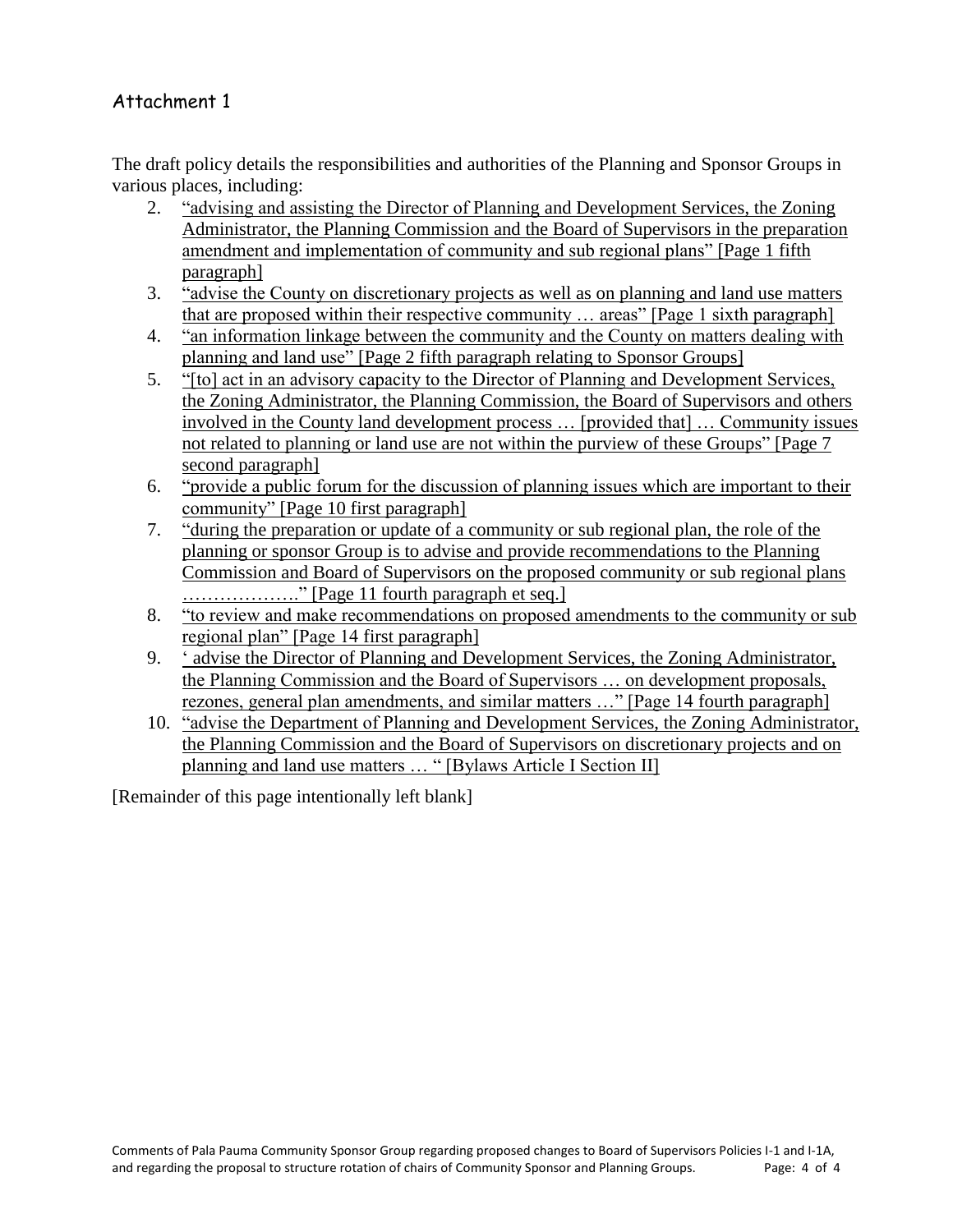### **Summary of concerns regarding the Final Environmental Evaluation (FEE) for the Harrah's Rincon Casino Resort Expansion by the Pala Pauma Community Sponsor Group**

To be reviewed and voted on by the PPCSG at the October 2<sup>nd</sup> Meeting.

The massive Final Environmental Evaluation for the Harrah's Rincon Casino Resort Expansion has addressed some of the issues with positive mitigation being proposed; however it still leaves many community concerns that we feel need to be placed into public record.

# 1) **Traffic volumes on the local County Roads and State Highways**

I think that the FEE has addressed the PPCSG major concerns for the following:

- 1.1) SR76 and Valley Center Rd junction
- 1.2) SR76 and Cole Grade Rd junction
- 1.3) SR76 and I-15 SB Ramps
- 1.4) SR76 and I-15 NB Ramps

However we still have community concerns as outlined (Aug. 18 by our Chair, Charles Mathews) regarding:

- a) Improving some curves on SR76
- b) Improving some curves and passing lanes on Pala Temecula RD
- C) Mechanism for the FAIR SHARE funding & Impounding of funds
- d) Mechanism for getting the Tribes, County and (where applicable) Cal Trans to work together for a solution.

PPCSG understands that you do not have the jurisdictional authority to implement the identified mitigation regarding traffic solutions. We would appreciate your backing in assisting us in getting all of these agencies to work together in completion of all these projects prior to the completion of the Harrah's expansion.

# 2) **Natural Disaster Evacuation**

While we understand that Emergency Evacuation was not a requirement of your FEE; we urge you to be concerned regarding the "Perfect Storm" cumulative effects of the additional traffic due to your expansion and the added Special Event traffic if all of the mitigated traffic solutions are not in place prior to the completion of the Harrah's expansion.

We would appreciate you support in working with us to make this a priority for all the agencies needed to implement an effective Emergency Evacuation Program for this community.

# 3) **Palomar Dark Skies Ordinance**

We are aware that the Dark Skies Ordinance is not applicable to your proposed expansion project. Therefore, you are to be commended for your stated effort to ensure that impact from any increase in light and glare due to the Harrah's Rincon Expansion will be minimized.